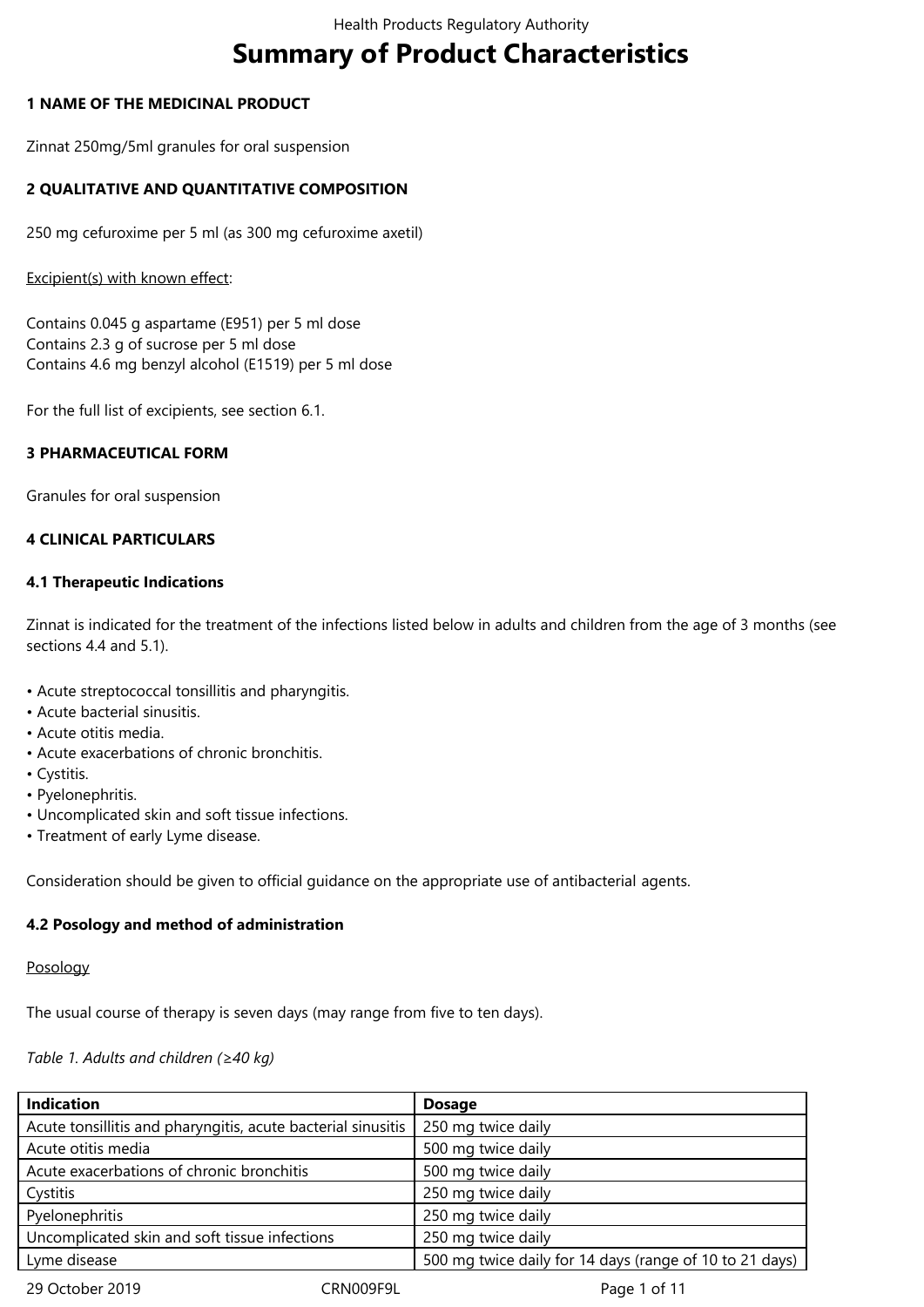*Table 2. Children (< 40 kg)*

| <b>Indication</b>                                      | <b>Dosage</b>                                                       |
|--------------------------------------------------------|---------------------------------------------------------------------|
| Acute tonsillitis and pharyngitis, acute bacterial     | 10 mg/kg twice daily to a maximum of 125 mg twice daily             |
| sinusitis                                              |                                                                     |
| Children aged two years or older with otitis media or, | 15 mg/kg twice daily to a maximum of 250 mg twice daily             |
| where appropriate, with more severe infections         |                                                                     |
| Cystitis                                               | 15 mg/kg twice daily to a maximum of 250 mg twice daily             |
| Pyelonephritis                                         | 15 mg/kg twice daily to a maximum of 250 mg twice daily for 10 to   |
|                                                        | 14 days                                                             |
| Uncomplicated skin and soft tissue infections          | 15 mg/kg twice daily to a maximum of 250 mg twice daily             |
| Lyme disease                                           | 15 mg/kg twice daily to a maximum of 250 mg twice daily for 14 days |
|                                                        | (10 to 21 days)                                                     |

There is no experience of using Zinnat in children under the age of 3 months.

Cefuroxime axetil tablets and cefuroxime axetil granules for oral suspension are not bioequivalent and are not substitutable on a milligram-per-milligram basis (see section 5.2).

In infants (from the age of 3 months) and children with a body mass of less than 40 kg, it may be preferable to adjust dosage according to weight or age. The dose in infants and children 3 months to 18 years is 10 mg/kg twice daily for most infections, to a maximum of 250 mg daily. In otitis media or more severe infections the recommended dose is 15 mg/kg twice daily to a maximum of 500 mg daily.

The following two tables, divided by age group, serve as a guideline for simplified administration, e.g measuring spoon (5 ml), for the 125 mg/5 ml or the 250 mg/5 ml multi-dose suspension if provided.

*Table 3. 10 mg/kg dosage for most infections*

| Age                 | Dose (mg) twice daily | Volume per dose<br>(m <sub>l</sub> ) |                  |
|---------------------|-----------------------|--------------------------------------|------------------|
|                     |                       | $125 \text{ mg}$                     | $250 \text{ mg}$ |
| 3 to 6 months       | $40$ to 60            | 25                                   |                  |
| 6 months to 2 years | 60 to 120             | $2.5$ to 5                           |                  |
| 2 to 18 years       | 125                   | 5                                    | 25               |

*Table 4. 15 mg/kg dosage for otitis media and more serious infections*

| Age                 | Dose (mg) twice daily | Volume per dose<br>(m <sub>l</sub> ) |            |
|---------------------|-----------------------|--------------------------------------|------------|
|                     |                       | $125 \text{ mg}$                     | 250 mg     |
| 3 to 6 months       | 60 to 90              | 25                                   |            |
| 6 months to 2 years | 90 to 180             | 5 to 7.5                             | 25         |
| 2 to 18 years       | 180 to 250            | 7.5 to 10                            | $2.5$ to 5 |

# *Renal impairment*

The safety and efficacy of cefuroxime axetil in patients with renal failure have not been established.

Cefuroxime is primarily excreted by the kidneys. In patients with markedly impaired renal function it is recommended that the dosage of cefuroxime should be reduced to compensate for its slower excretion. Cefuroxime is effectively removed by dialysis.

*Table 5. Recommended doses for Zinnat in renal impairment*

| <b>Creatinine clearance</b>    |             | $\mid$ T <sub>1/2</sub> (hrs)   Recommended dosage                               |              |
|--------------------------------|-------------|----------------------------------------------------------------------------------|--------------|
| ≥30 ml/min/1.73 m <sup>2</sup> | $1.4 - 2.4$ | no dose adjustment necessary standard dose of 125 mg to 500 mg given twice daily |              |
| 29 October 2019                |             | CRN009F9L                                                                        | Page 2 of 11 |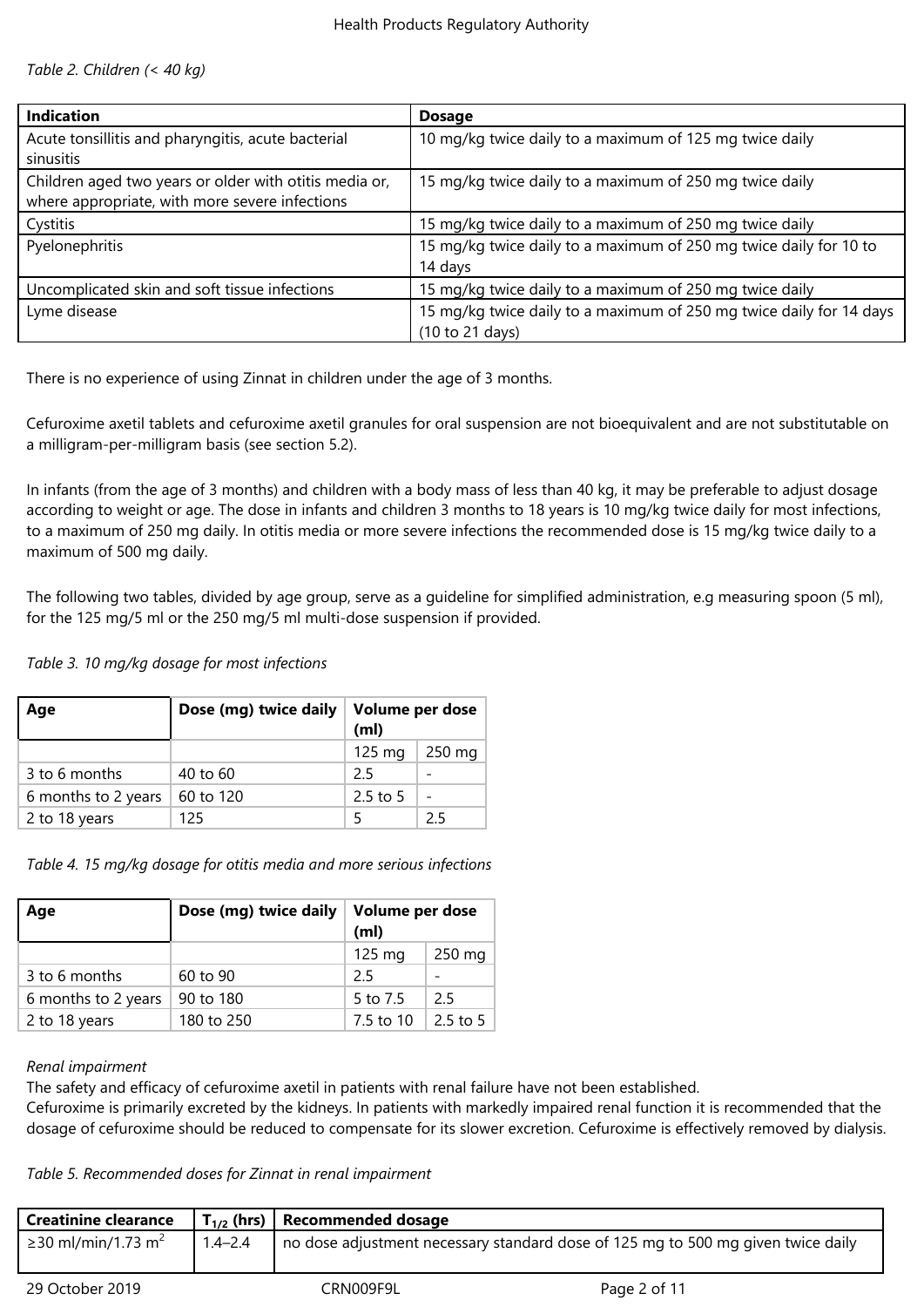|                                   |         | Health Products Regulatory Authority                                                     |
|-----------------------------------|---------|------------------------------------------------------------------------------------------|
| 10-29 ml/min/1.73 m <sup>2</sup>  | 4.6     | standard individual dose given every 24 hours                                            |
|                                   |         |                                                                                          |
| $<$ 10 ml/min/1.73 m <sup>2</sup> | 16.8    | standard individual dose given every 48 hours                                            |
| During haemodialysis              | $2 - 4$ | a single additional standard individual dose should be given at the end of each dialysis |

# *Hepatic impairment*

There are no data available for patients with hepatic impairment. Since cefuroxime is primarily eliminated by the kidney, the presence of hepatic dysfunction is expected to have no effect on the pharmacokinetics of cefuroxime.

# Method of administration

Oral use

For optimal absorption cefuroxime axetil suspension should be taken with food.

For instructions on reconstitution of the medicinal product before administration, see section 6.6.

Depending on the dosage, there are other presentations available.

# **4.3 Contraindications**

Hypersensitivity to cefuroxime or to any of the excipients listed in section 6.1.

Patients with known hypersensitivity to cephalosporin antibiotics.

History of severe hypersensitivity (e.g. anaphylactic reaction) to any other type of betalactam antibacterial agent (penicillins, monobactams and carbapenems).

# **4.4 Special warnings and precautions for use**

# Hypersensitivity reactions

Special care is indicated in patients who have experienced an allergic reaction to penicillins or other beta-lactam antibiotics because there is a risk of cross-sensitivity. As with all beta-lactam antibacterial agents, serious and occasionally fatal hypersensitivity reactions have been reported. In case of severe hypersensitivity reactions, treatment with cefuroxime must be discontinued immediately and adequate emergency measures must be initiated.

Before beginning treatment, it should be established whether the patient has a history of severe hypersensitivity reactions to cefuroxime, to other cephalosporins or to any other type of beta-lactam agent. Caution should be used if cefuroxime is given to patients with a history of non-severe hypersensitivity to other beta-lactam agents.

# Jarisch-Herxheimer reaction

The Jarisch-Herxheimer reaction has been seen following cefuroxime axetil treatment of Lyme disease. It results directly from the bactericidal activity of cefuroxime axetil on the causative bacteria of Lyme disease, the spirochaete *Borrelia burgdorferi.*  Patients should be reassured that this is a common and usually self-limiting consequence of antibiotic treatment of Lyme disease (see section 4.8).

# Overgrowth of non-susceptible microorganisms

As with other antibiotics, use of cefuroxime axetil may result in the overgrowth of Candida. Prolonged use may also result in the overgrowth of other non-susceptible microorganisms (e.g. enterococci and *Clostridium difficile*), which may require interruption of treatment (see section 4.8).

Antibacterial agent–associated pseudomembranous colitis have been reported with nearly all antibacterial agents, including cefuroxime and may range in severity from mild to life threatening. This diagnosis should be considered in patients with diarrhoea during or subsequent to the administration of cefuroxime (see section 4.8). Discontinuation of therapy with cefuroxime and the administration of specific treatment for *Clostridium difficile* should be considered. Medicinal products that inhibit peristalsis should not be given (see section 4.8).

29 October 2019 CRN009F9L Page 3 of 11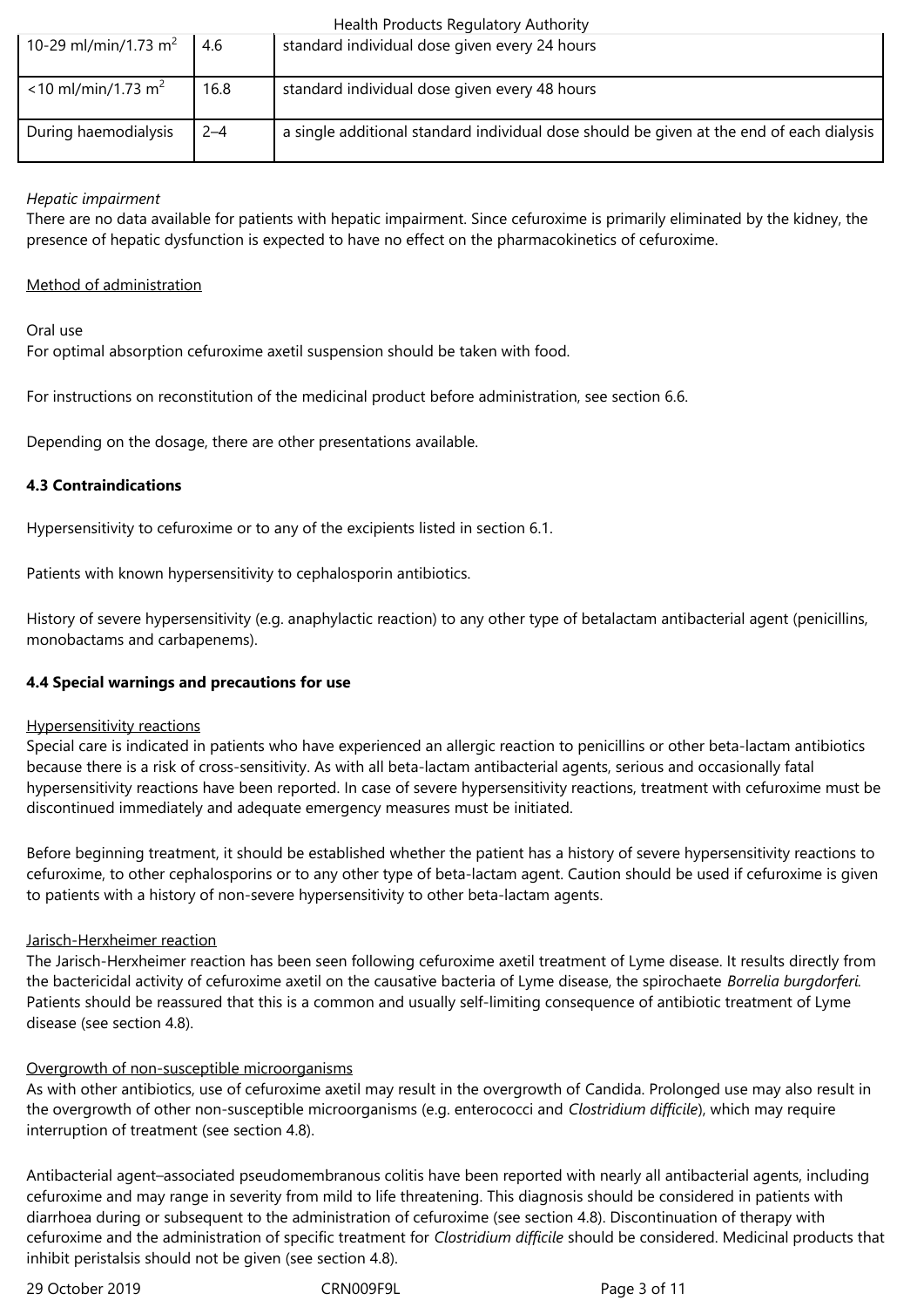# Interference with diagnostic tests

The development of a positive Coombs Test associated with the use of cefuroxime may interfere with cross matching of blood (see section 4.8).

As a false negative result may occur in the ferricyanide test, it is recommended that either the glucose oxidase or hexokinase methods are used to determine blood/plasma glucose levels in patients receiving cefuroxime axetil.

# Important information about excipients

The sucrose content of cefuroxime axetil suspension should be taken into account when treating diabetic patients and appropriate advice provided.

Contains 2.3 g of sucrose per 5 ml dose

Contains 4.6 mg benzyl alcohol (E1519) per 5 ml dose. Benzyl alcohol may cause allergic reactions.

Cefuroxime axetil suspension contains aspartame, which is a source of phenylalanine and so should be used with caution in patients with phenylketonuria. Neither non-clinical nor clinical data are available to assess aspartame use in infants below 12 weeks of age.

# **4.5 Interaction with other medicinal products and other forms of interactions**

Drugs which reduce gastric acidity may result in a lower bioavailability of cefuroxime axetil compared with that of the fasting state and tend to cancel the effect of enhanced absorption after food.

Cefuroxime axetil may affect the gut flora, leading to lower oestrogen reabsorption and reduced efficacy of combined oral contraceptives.

Cefuroxime is excreted by glomerular filtration and tubular secretion. Concomitant use of probenicid is not recommended. Concurrent administration of probenecid significantly increases the peak concentration, area under the serum concentration time curve and elimination half-life of cefuroxime.

Concomitant use with oral anticoagulants may give rise to increased INR.

# **4.6 Fertility, pregnancy and lactation**

# **Pregnancy**

There are limited data from the use of cefuroxime in pregnant women. Studies in animals have shown no harmful effects on pregnancy, embryonal or foetal development, parturition or postnatal development. Zinnat should be prescribed to pregnant women only if the benefit outweighs the risk.

# **Breastfeeding**

Cefuroxime is excreted in human milk in small quantities. Adverse effects at therapeutic doses are not expected, although a risk of diarrhoea and fungus infection of the mucous membranes cannot be excluded. Breastfeeding might have to be discontinued due to these effects. The possibility of sensitisation should be taken into account. Cefuroxime should only be used during breastfeeding after benefit/risk assessment by the physician in charge.

# Fertility

There are no data on the effects of cefuroxime axetil on fertility in humans. Reproductive studies in animals have shown no effects on fertility.

# **4.7 Effects on ability to drive and use machines**

No studies on the effects on the ability to drive and use machines have been performed. However, as this medicine may cause dizziness, patients should be warned to be cautious when driving or operating machinery.

# **4.8 Undesirable effects**

29 October 2019 CRN009F9L Page 4 of 11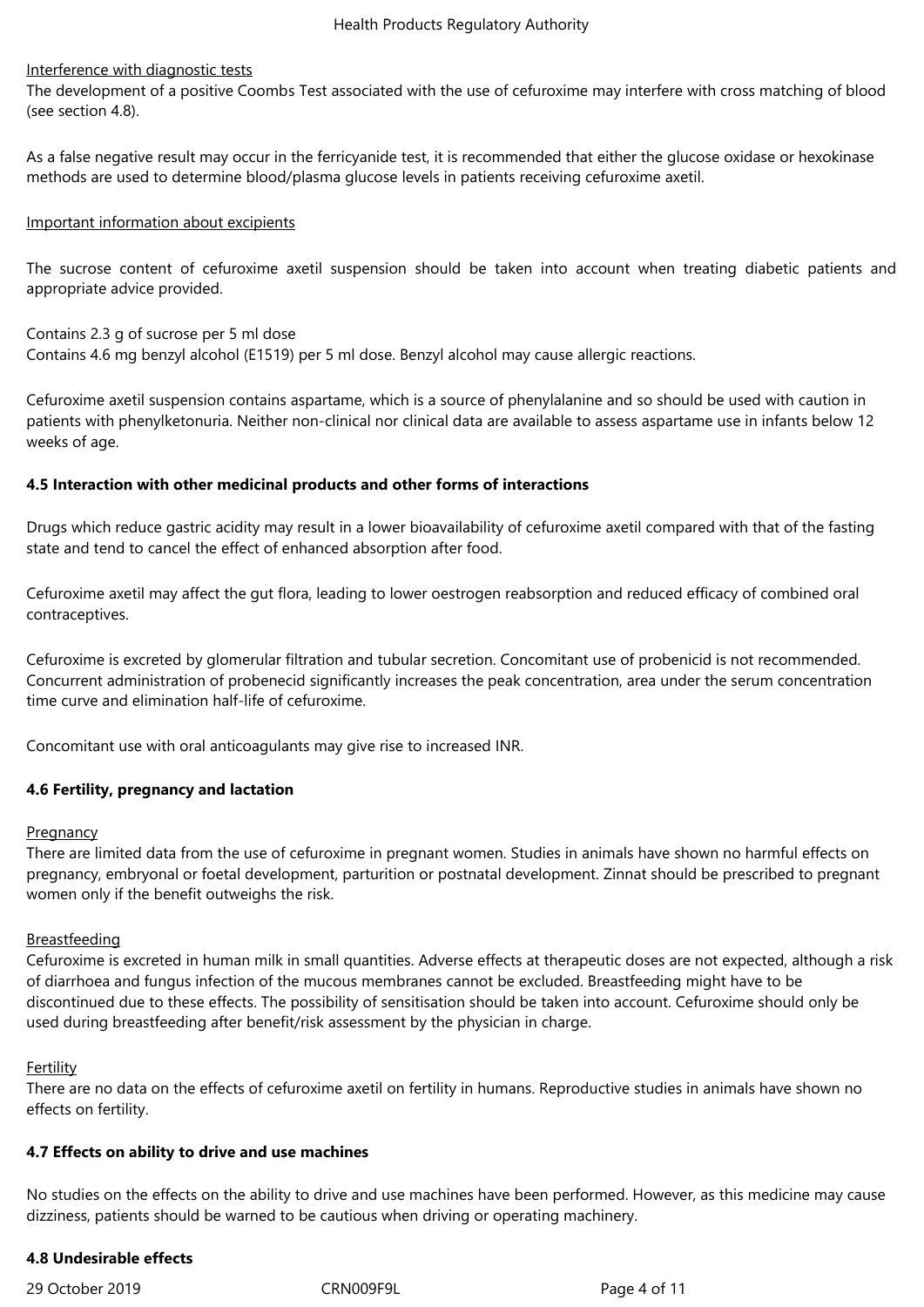#### Health Products Regulatory Authority

The most common adverse reactions are *Candida* overgrowth, eosinophilia, headache, dizziness, gastrointestinal disturbances and transient rise in liver enzymes.

The frequency categories assigned to the adverse reactions below are estimates, as for most reactions suitable data (for example from placebo-controlled studies) for calculating incidence were not available. In addition the incidence of adverse reactions associated with cefuroxime axetil may vary according to the indication.

Data from large clinical studies were used to determine the frequency of very common to rare undesirable effects. The frequencies assigned to all other undesirable effects (i.e. those occurring at <1/10,000) were mainly determined using post-marketing data and refer to a reporting rate rather than true frequency. Placebo-controlled trial data were not available. Where incidences have been calculated from clinical trial data, these were based on drug-related (investigator assessed) data. Within each frequency grouping, undesirable effects are presented in order of decreasing seriousness.

Treatment related adverse reactions, all grades, are listed below by MedDRA body system organ class, frequency and grade of severity. The following convention has been utilised for the classification of frequency: very common ≥ 1/10; common ≥ 1/100 to < 1/10, uncommon ≥ 1/1,000 to < 1/100; rare ≥ 1/10,000 to < 1/1,000; very rare < 1/10,000 and not known (cannot be estimated from the available data).

| System organ<br>class                         | Common                                                   | <b>Uncommon</b>                                                                        | <b>Not known</b>                                                                                                                                                                   |
|-----------------------------------------------|----------------------------------------------------------|----------------------------------------------------------------------------------------|------------------------------------------------------------------------------------------------------------------------------------------------------------------------------------|
| Infections and<br>infestations                | Candida<br>overgrowth                                    |                                                                                        | Clostridium difficile overgrowth                                                                                                                                                   |
| Blood and<br>lymphatic<br>system<br>disorders | eosinophilia                                             | positive Coomb's<br>test<br>thrombocytopenia,<br>leukopenia<br>(sometimes<br>profound) | haemolytic anaemia                                                                                                                                                                 |
| Immune system<br>disorders                    |                                                          |                                                                                        | drug fever, serum sickness, anaphylaxis, Jarisch-Herxheimer reaction                                                                                                               |
| Nervous system<br>disorders                   | headache,<br>dizziness                                   |                                                                                        |                                                                                                                                                                                    |
| Gastrointestinal<br>disorders                 | diarrhoea,<br>nausea,<br>abdominal<br>pain               | vomiting                                                                               | pseudomembranous colitis (see section 4.4)                                                                                                                                         |
| Hepatobiliary<br>disorders                    | transient<br>increases of<br>hepatic<br>enzyme<br>levels |                                                                                        | jaundice (predominantly cholestatic), hepatitis                                                                                                                                    |
| Skin and<br>subcutaneous<br>tissue disorders  |                                                          | skin rashes                                                                            | urticaria, pruritus, erythema multiforme, Stevens-Johnson syndrome,<br>toxic epidermal necrolysis (exanthematic necrolysis) (see Immune system<br>disorders), angioneurotic oedema |

*Description of selected adverse reactions*

Cephalosporins as a class tend to be absorbed onto the surface of red cells membranes and react with antibodies directed against the drug to produce a positive Coombs test (which can interfere with cross-matching of blood) and very rarely haemolytic anaemia.

Transient rises in serum liver enzymes have been observed which are usually reversible.

# *Paediatric population*

The safety profile for cefuroxime axetil in children is consistent with the profile in adults.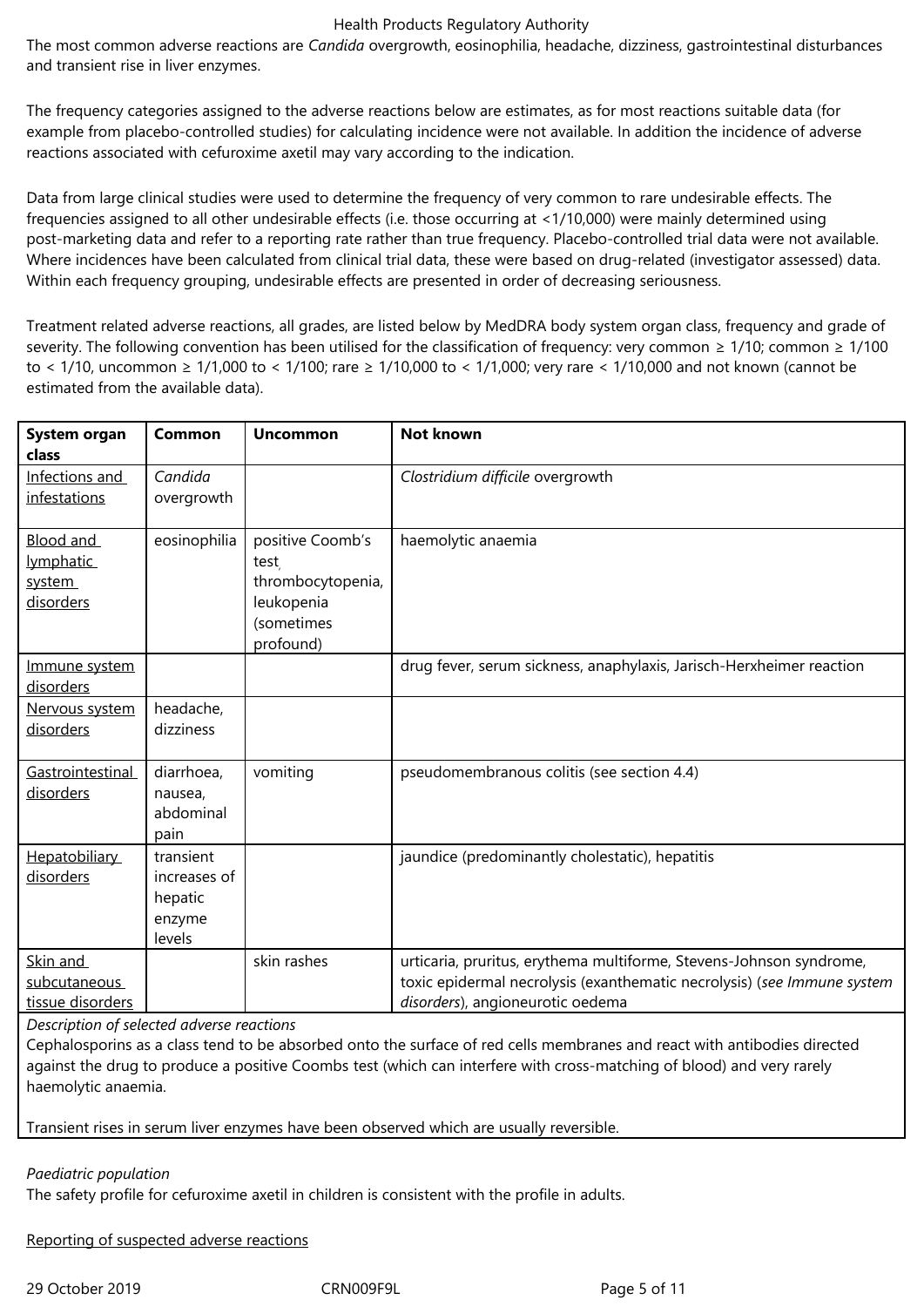adverse reactions via HPRA Pharmacovigilance, Earlsfort Terrace, IRL - Dublin 2; Tel: +353 1 6764971; Fax: +353 1 6762517. Website: www.hpra.ie; E-mail: medsafety@hpra.ie.

# **4.9 Overdose**

Overdos[e can lead to](http://www.hpra.ie/) neurolo[gical sequelae includ](mailto:medsafety@hpra.ie)ing encephalopathy, convulsions and coma. Symptoms of overdose can occur if the dose is not reduced appropriately in patients with renal impairment (see sections 4.2 and 4.4).

Serum levels of cefuroxime can be reduced by haemodialysis and peritoneal dialysis.

# **5 PHARMACOLOGICAL PROPERTIES**

# **5.1 Pharmacodynamic properties**

Pharmacotherapeutic group: antibacterials for systemic use, second-generation cephalosporins, ATC code: J01DC02

# Mechanism of action

Cefuroxime axetil undergoes hydrolysis by esterase enzymes to the active antibiotic, cefuroxime. Cefuroxime inhibits bacterial cell wall synthesis following attachment to penicillin binding proteins (PBPs). This results in the interruption of cell wall (peptidoglycan) biosynthesis, which leads to bacterial cell lysis and death.

# Mechanism of resistance

Bacterial resistance to cefuroxime may be due to one or more of the following mechanisms:

- hydrolysis by beta-lactamases; including (but not limited to)by extended-spectrum beta-lactamases (ESBLs), and AmpC enzymes that may be induced or stably derepressed in certain aerobic Gram-negative bacteria species;
- • reduced affinity of penicillin-binding proteins for cefuroxime;
- outer membrane impermeability, which restricts access of cefuroxime to penicillin binding proteins in Gram-negative bacteria;
- • bacterial efflux pumps.

Organisms that have acquired resistance to other injectable cephalosporins are expected to be resistant to cefuroxime. Depending on the mechanism of resistance, organisms with acquired resistance to penicillins may demonstrate reduced susceptibility or resistance to cefuroxime.

# Cefuroxime axetil breakpoints

Minimum inhibitory concentration (MIC) breakpoints established by the European Committee on Antimicrobial Susceptibility Testing (EUCAST) are as follows:

| Microorganism                                  | <b>Breakpoints</b><br>(mg/L) |                   |  |
|------------------------------------------------|------------------------------|-------------------|--|
|                                                | S                            | R                 |  |
| Enterobacteriaceae <sup>1, 2</sup>             | ≤8                           | >8                |  |
| Staphylococcus spp.                            | Note <sup>3</sup>            | Note <sup>3</sup> |  |
| Streptococcus A, B, C and G                    | Note <sup>4</sup>            | Note <sup>4</sup> |  |
| Streptococcus pneumoniae                       | $≤0.25$                      | >0.5              |  |
| Moraxella catarrhalis                          | ≤0.125                       | >4                |  |
| Haemophilus influenzae                         | ≤0.125                       | >1                |  |
| Non-species related breakpoints <sup>1</sup>   | IF <sup>5</sup>              | $IE^5$            |  |
| <sup>1</sup> The cephalosporin breakpoints for |                              |                   |  |
| Enterobacteriaceae will detect all clinically  |                              |                   |  |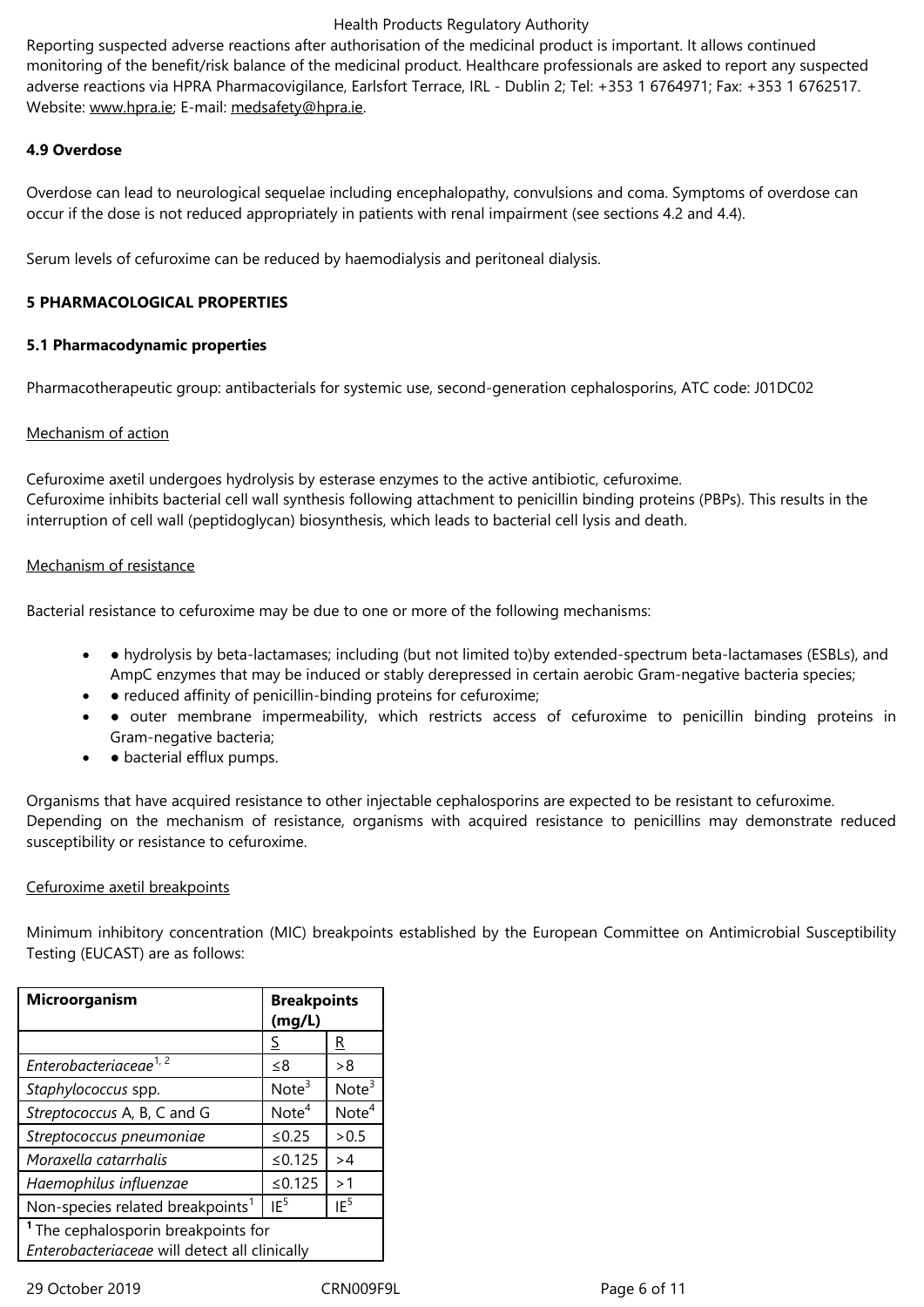| important resistance mechanisms (including ESBL                   |
|-------------------------------------------------------------------|
| and plasmid mediated AmpC). Some strains that                     |
| produce beta-lactamases are susceptible or                        |
| intermediate to 3rd or 4th generation                             |
| cephalosporins with these breakpoints and should                  |
| be reported as found, i.e. the presence or absence                |
| of an ESBL does not in itself influence the                       |
| categorization of susceptibility. In many areas,                  |
| ESBL detection and characterization is                            |
| recommended or mandatory for infection control                    |
| purposes.                                                         |
| <sup>2</sup> Uncomplicated UTI (cystitis) only (see section 4.1). |

<sup>3</sup> Susceptibility of staphylococci to cephalosporins is inferred from the methicillin susceptibility except for ceftazidme and cefixime and ceftibuten, which do not have breakpoints and should not be used for staphylococcal infections.

<sup>4</sup> The beta-lactam susceptibility of beta-haemolytic streptococci groups A, B, C and G is inferred from the penicillin susceptibility.

 $<sup>5</sup>$  insufficient evidence that the species in question</sup> is a good targetfor therapy with the drug. An MIC with a comment but without an accompanying S or R-categorization may be reported.

S=susceptible, R=resistant

# Microbiological susceptibility

The prevalence of acquired resistance may vary geographically and with time for selected species and local information on resistance is desirable, particularly when treating severe infections. As necessary, expert advice should be sought when the local prevalence of resistance is such that the utility of cefuroxime axetil in at least some types of infections is questionable.

Cefuroxime is usually active against the following microorganisms *in vitro*.

| <b>Commonly susceptible species</b>                           |  |  |
|---------------------------------------------------------------|--|--|
| Gram-positive aerobes:                                        |  |  |
| Staphylococcus aureus (methicillin susceptible)*              |  |  |
| Coagulase negative staphylococcus (methicillin susceptible)   |  |  |
| Streptococcus pyogenes                                        |  |  |
| Streptococcus agalactiae                                      |  |  |
| Gram-negative aerobes:                                        |  |  |
| Haemophilus influenzae                                        |  |  |
| Haemophilus parainfluenzae                                    |  |  |
| Moraxella catarrhalis                                         |  |  |
| Spirochaetes:                                                 |  |  |
| Borrelia burgdorferi                                          |  |  |
| Microorganisms for which acquired resistance may be a problem |  |  |
| Gram-positive aerobes:                                        |  |  |
| Streptococcus pneumoniae                                      |  |  |
| Gram-negative aerobes:                                        |  |  |
| Citrobacter freundii                                          |  |  |
| Enterobacter aerogenes                                        |  |  |
| Enterobacter cloacae                                          |  |  |
| Escherichia coli                                              |  |  |
| Klebsiella pneumoniae                                         |  |  |
| Proteus mirabilis                                             |  |  |
| Proteus spp.(other than P. vulgaris)                          |  |  |
| Providencia spp.                                              |  |  |

29 October 2019 CRN009F9L Page 7 of 11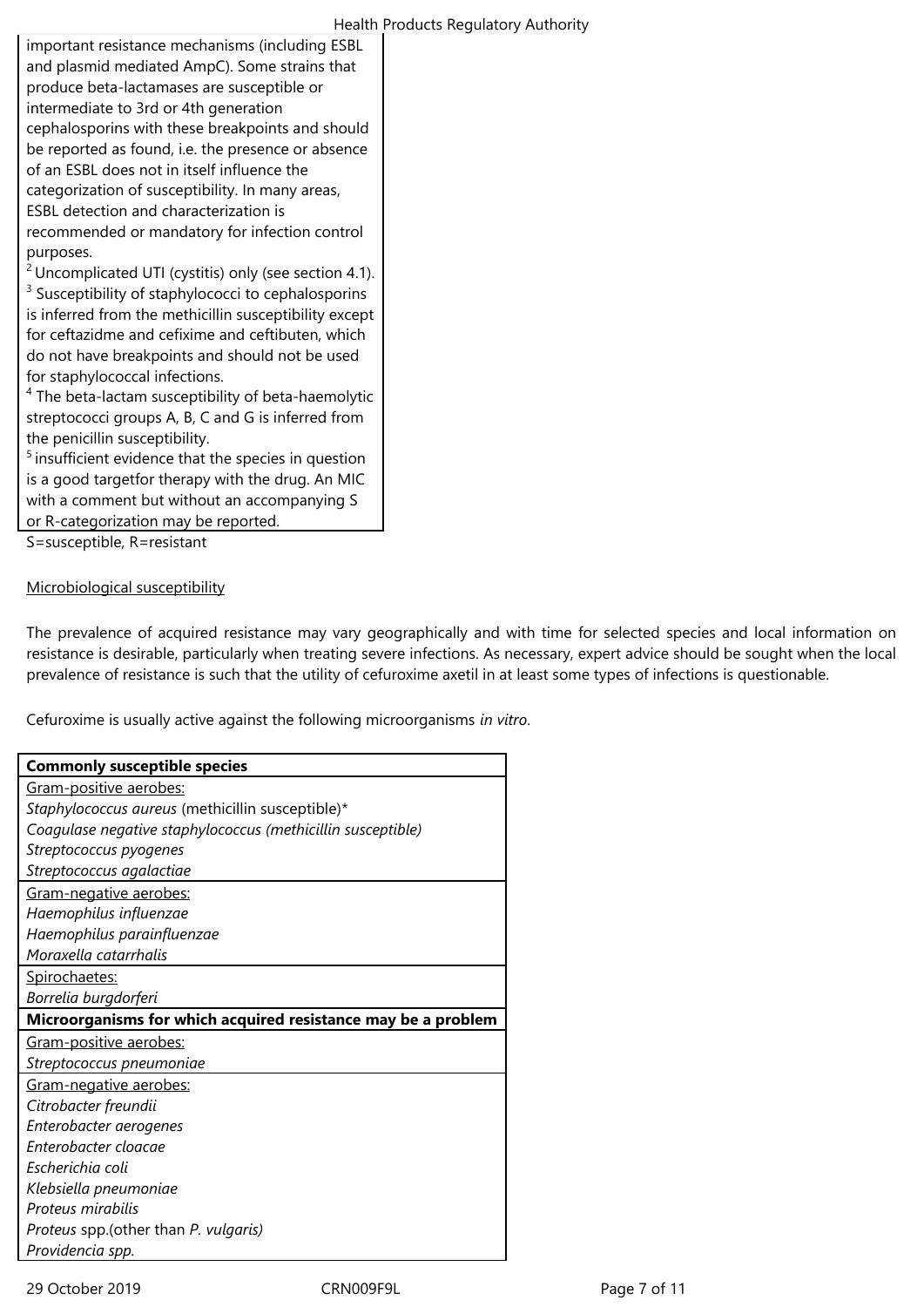| Gram-positive anaerobes:                   |
|--------------------------------------------|
| Peptostreptococcus spp.                    |
| Propionibacterium spp.                     |
| Gram-negative anaerobes:                   |
| Fusobacterium spp.                         |
| Bacteroides spp.                           |
| <b>Inherently resistant microorganisms</b> |
| Gram-positive aerobes:                     |
| Enterococcus faecalis                      |
| Enterococcus faecium                       |
| Gram-negative aerobes:                     |
| Acinetobacter spp.                         |
| Campylobacter spp.                         |
| Morganella morganii                        |
| Proteus vulgaris                           |
| Pseudomonas aeruginosa                     |
| Serratia marcescens                        |
| Gram-negative anaerobes:                   |
| <b>Bacteroides fragilis</b>                |
| Others:                                    |
| Chlamydia spp.                             |
| Mycoplasma spp.                            |
| Legionella spp.                            |

\* All methicillin-resistant *S. aureus* are resistant to cefuroxime.

# **5.2 Pharmacokinetic properties**

#### **Absorption**

After oral administration cefuroxime axetil is absorbed from the gastrointestinal tract and rapidly hydrolysed in the intestinal mucosa and blood to release cefuroxime into the circulation. Optimum absorption occurs when it is administered shortly after a meal.

Following administration of cefuroxime axetil tablets peak serum levels (2.1 mcg/ml for a 125 mg dose, 4.1 mcg/ml for a 250 mg dose, 7.0 mcg/ml for a 500 mg dose and 13.6 mcg/ml for a 1000 mg dose) occur approximately 2 to 3 hours after dosing when taken with food. The rate of absorption of cefuroxime from the suspension is reduced compared with the tablets, leading to later, lower peak serum levels and reduced systemic bioavailability (4 to 17% less). Cefuroxime axetil oral suspension was not bioequivalent to cefuroxime axetil tablets when tested in healthy adults and therefore is not substitutable on a milligram-per-milligram basis (see section 4.2).The pharmacokinetics of cefuroxime is linear over the oral dosage range of 125 to 1000 mg. No accumulation of cefuroxime occurred following repeat oral doses of 250 to 500 mg.

#### **Distribution**

Protein binding has been stated as 33 to 50% depending on the methodology used. Following a single dose of cefuroxime axetil 500 mg tablet to 12 healthy volunteers, the apparent volume of distribution was 50 L (CV%=28%). Concentrations of cefuroxime in excess of the minimum inhibitory levels for common pathogens can be achieved in the tonsilla, sinus tissues, bronchial mucosa, bone, pleural fluid, joint fluid, synovial fluid, interstitial fluid, bile, sputum and aqueous humor. Cefuroxime passes the blood-brain barrier when the meninges are inflamed.

#### Biotransformation

Cefuroxime is not metabolised.

# **Elimination**

The serum half-life is between 1 and 1.5 hours. Cefuroxime is excreted by glomerular filtration and tubular secretion. The renal clearance is in the region of 125 to 148 ml/min/1.73 m<sup>2</sup>.

29 October 2019 CRN009F9L Page 8 of 11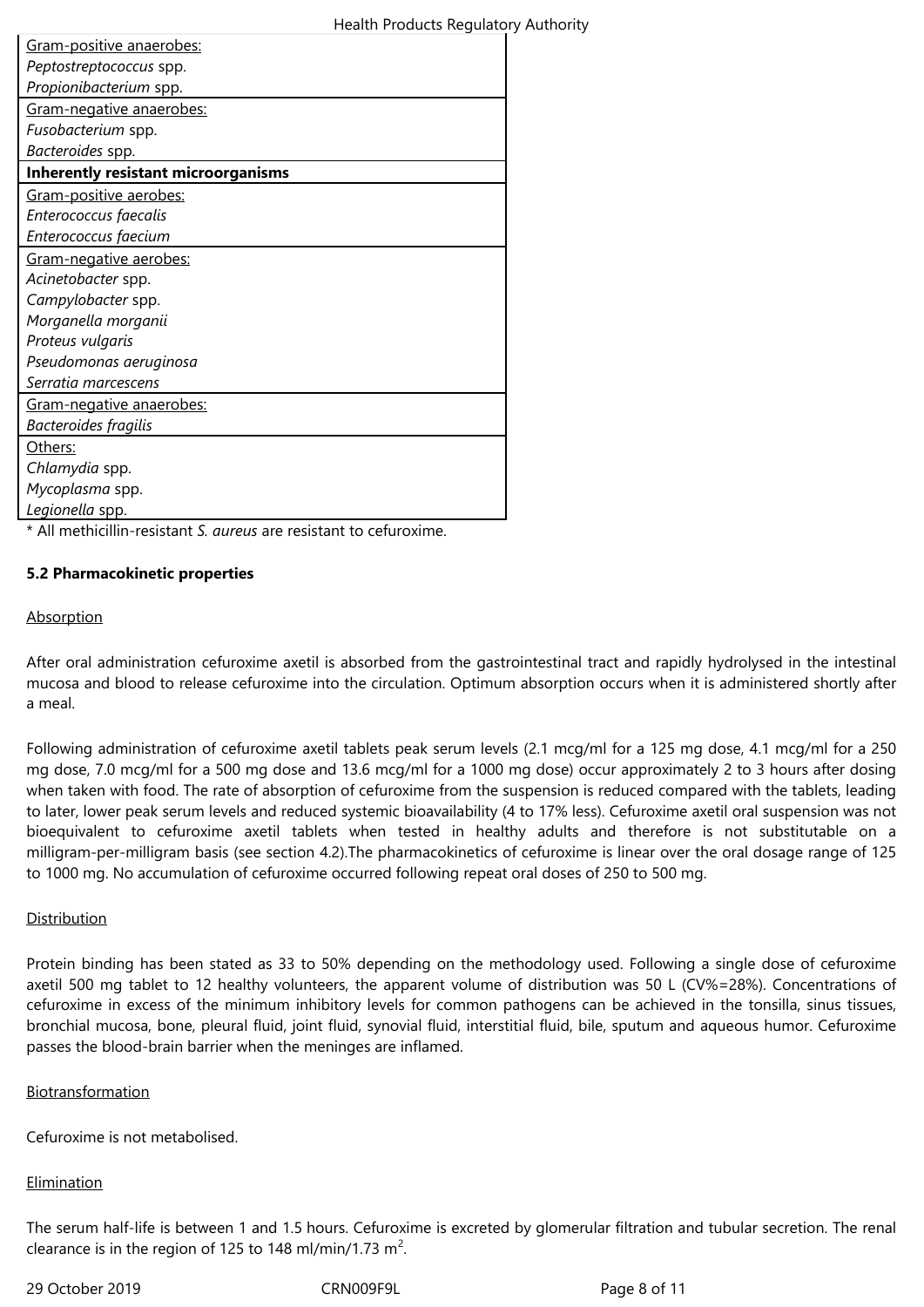# *Special patient populations*

#### Gender

No differences in the pharmacokinetics of cefuroxime were observed between males and females.

# Elderly

No special precaution is necessary in the elderly patients with normal renal function at dosages up to the normal maximum of 1 g per day. Elderly patients are more likely to have decreased renal function; therefore, the dose should be adjusted in accordance with the renal function in the elderly (see section 4.2).

# Paediatrics

In older infants (aged >3 months) and in children, the pharmacokinetics of cefuroxime are similar to that observed in adults.

There is no clinical trial data available on the use of cefuroxime axetil in children under the age of 3 months.

# Renal impairment

The safety and efficacy of cefuroxime axetil in patients with renal failure have not been established. Cefuroxime is primarily excreted by the kidneys. Therefore, as with all such antibiotics, in patients with markedly impaired renal function (i.e. C1cr <30 ml/minute) it is recommended that the dosage of cefuroxime should be reduced to compensate for its slower excretion (see section 4.2). Cefuroxime is effectively removed by dialysis.

# Hepatic impairment

There are no data available for patients with hepatic impairment. Since cefuroxime is primarily eliminated by the kidney, the presence of hepatic dysfunction is expected to have no effect on the pharmacokinetics of cefuroxime.

# Pharmacokinetic/pharmacodynamic relationship

For cephalosporins, the most important pharmacokinetic-pharmacodynamic index correlating with *in vivo* efficacy has been shown to be the percentage of the dosing interval (%T) that the unbound concentration remains above the minimum inhibitory concentration (MIC) of cefuroxime for individual target species (i.e. %T>MIC).

# **5.3 Preclinical safety data**

Non-clinical data reveal no special hazard for humans based on studies of safety pharmacology, repeated dose toxicity, genotoxicity and toxicity to reproduction and development. No carcinogenicity studies have been performed; however, there is no evidence to suggest carcinogenic potential.

Gamma glutamyl transpeptidase activity in rat urine is inhibited by various cephalosporins, however the level of inhibition is less with cefuroxime. This may have significance in the interference in clinical laboratory tests in humans.

# **6 PHARMACEUTICAL PARTICULARS**

# **6.1 List of excipients**

Aspartame (E951) Xanthan gum Acesulfame potassium (E950) Povidone K30 Stearic Acid Sucrose

# 29 October 2019 CRN009F9L Page 9 of 11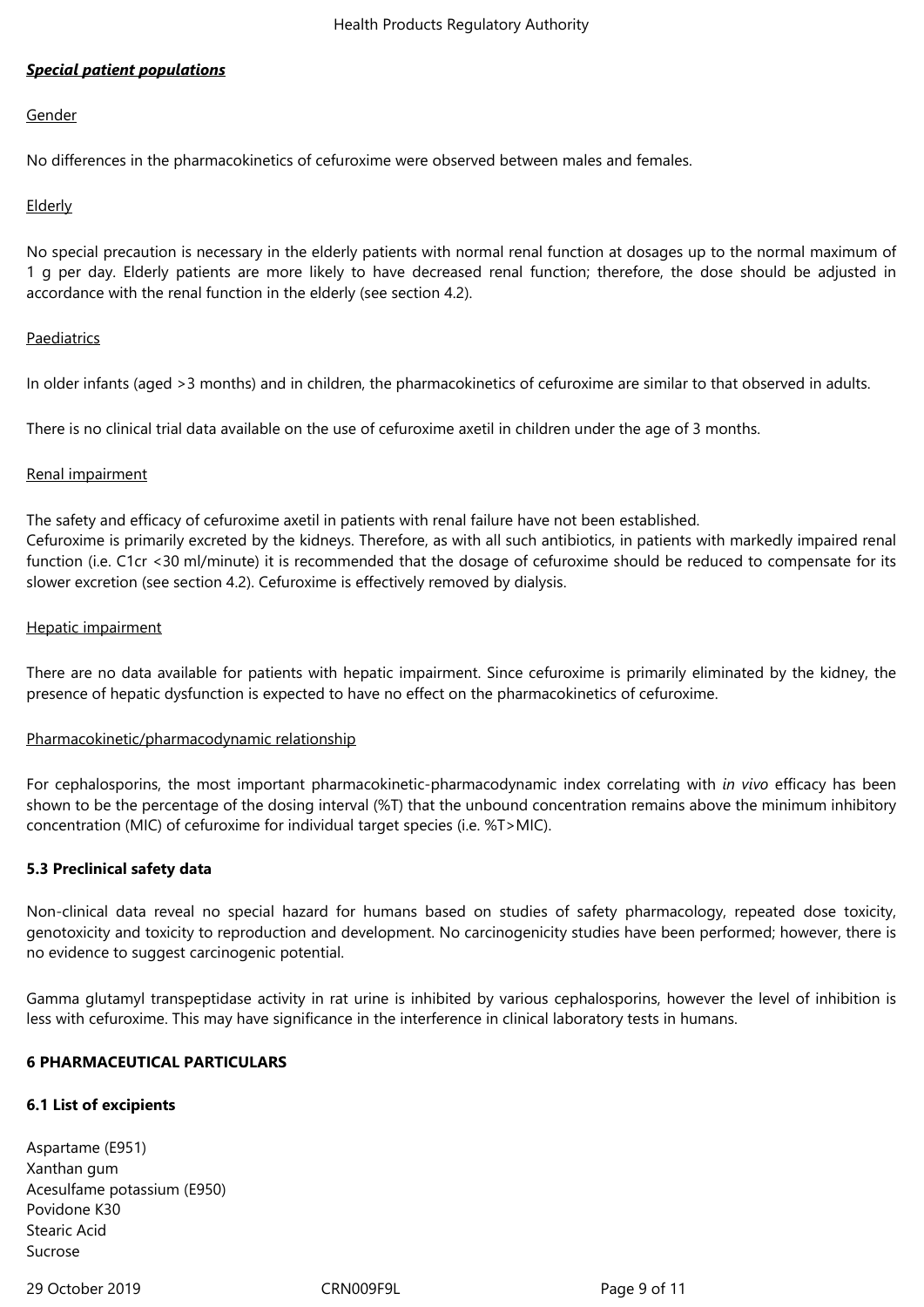Tutti Frutti Flavour Benzyl alcohol (E1519) Purified Water

# **6.2 Incompatibilities**

A positive Coombs' test has been reported during treatment with cephalosporins - this phenomenon can interfere with cross-matching of blood.

# **6.3 Shelf life**

The shelf life of unconstituted Zinnat Suspension from date of manufacture is 24 months. The reconstituted suspension when refrigerated between 2 and 8°C can be kept for up to 10 days.

# **6.4 Special precautions for storage**

Do not store above 30°C.

For Storage conditions after reconstitution of the Zinnat oral suspension, see section 6.3

# **6.5 Nature and contents of container**

Zinnat Suspension is provided as a dry, white to off-white, tutti-frutti flavoured granule. When reconstituted as directed, it provides the equivalent of 250 mg of cefuroxime (as cefuroxime axetil) per 5 ml of suspension.

It is supplied in Ph. Eur. Type III amber glass bottles with an induction heat seal membrane containing 50 ml, 60 ml, 70 ml or 100 ml of the 250 mg/5 ml suspension.

Not all pack sizes may be marketed.

# **6.6 Special precautions for disposal and other handling**

Any unused medicinal product or waste material should be disposed of in accordance with local requirements.

# Constitution/Administration instructions

The bottle should be shaken vigorously before the medication is taken.

The reconstituted suspension when refrigerated between 2 and 8◦C can be kept for up to 10 days.

If desired, Zinnat suspension from multidose bottles can be further diluted in cold fruit juices, or milk drinks and should be taken immediately.

# Directions for reconstituting suspension in multidose bottles

1. Shake the bottle to loosen the content. All the granules should be free-flowing in the bottle. Remove the cap and the heat-seal membrane. If the latter is damaged or not present, the product should be returned to the pharmacist.

2. Add the total amount of cold water as stated on the label or up to the volume line on the cup provided (if supplied). If the water was previously boiled it must be allowed to cool to room temperature before adding. Do not mix Zinnat granules for oral suspension with hot or warm liquids. Cold water must be used to prevent the suspension becoming too thick.

3. Replace the cap. Allow the bottle to stand to allow the water to fully soak through the granules; this should take about one minute.

4. Invert the bottle and shake well (for at least 15 seconds) until all the granules have mixed with the water.

5. Turn the bottle into an upright position and shake well for at least one minute until all the granules have blended with the water